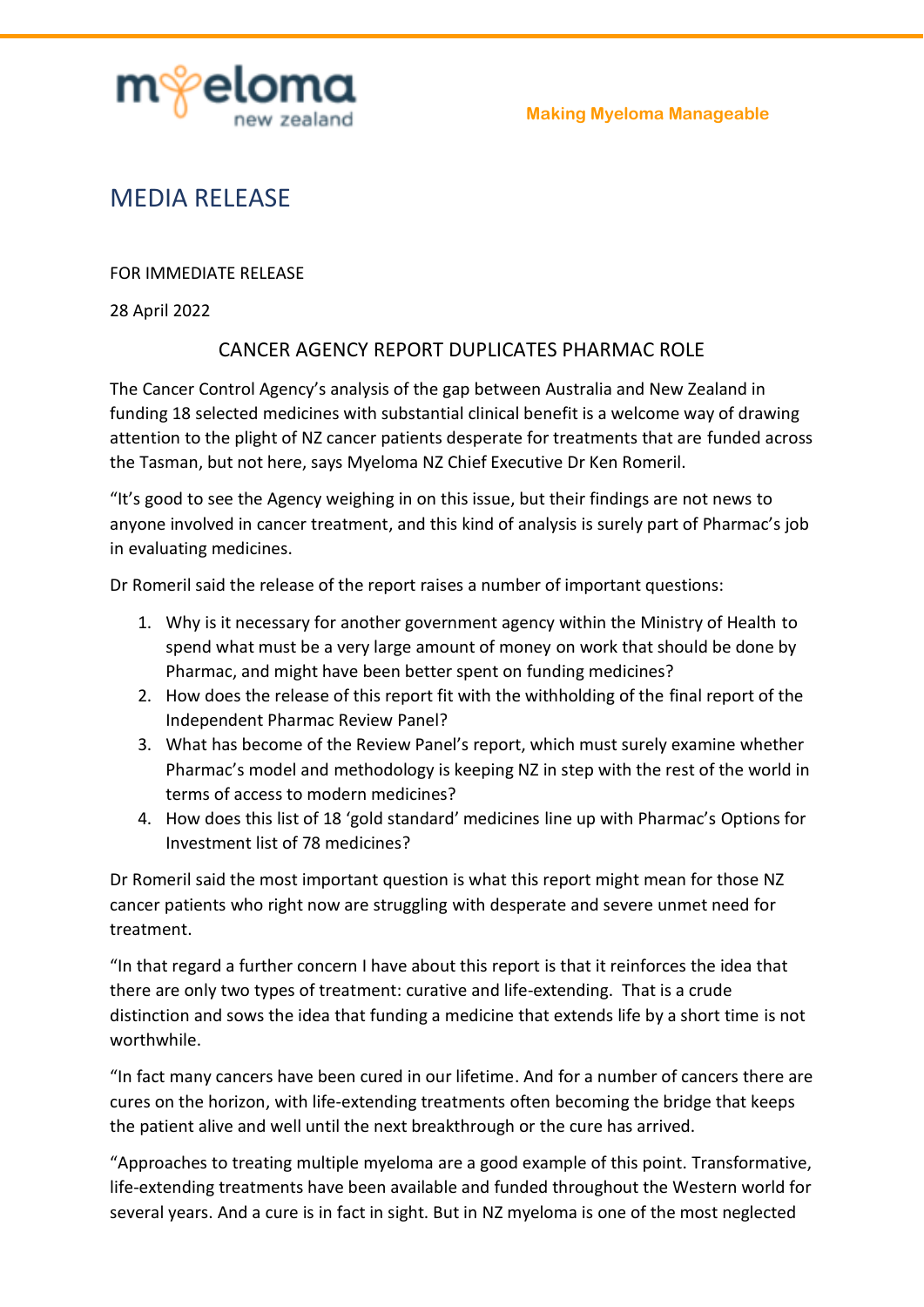areas in terms of access to new treatments, with no new treatments having been funded for in NZ for the past 7 years", said Dr Romeril.

Myeloma patient and young mother Nichola Oakenfull says seeing the Agency's report just highlights the pain of her predicament.

"It's pretty demoralising as a patient to read the report talking about curative and noncurative cancers. It feels like we are cast aside because there is no cure for us.

"There's no cure for diabetes. But we accept the cost of continuing to treat diabetics as the right thing to do. Should we decide not to treat them because they are going to die anyway?

"Overseas, people with my cancer are living long and productive lives because they have access to drugs that manage their cancer for long periods, and when one drug stops working they move to the next option. Here in New Zealand we only have two lines of treatment for transplant eligible patients, and then it's game over.

"As shown in the report, Australia has carfilzomib, daratumumab and pomalidomide funded for myeloma, while these three are not funded in New Zealand at all. These are not fancy, new, unproven drugs. They are standard of care overseas. People are shocked when I mention in international groups that we don't have these medicines here in NZ.

"The Malaghan Institute in Wellington is doing amazing work with CAR T-cell trials. I want to be around for when they start using them for myeloma patients.

"I have an eight year old son I need to stay alive for, but I potentially won't with the currently approved drugs. Knowing that it could all be so different if I lived across the Tasman is honestly heart-breaking, and so unfair", said Ms Oakenfull.

Dr Romeril said Myeloma NZ was disappointed that blood cancers had not been included in the report, but noted that the Agency intended to produce a separate report on these.

"We will look forward to that with great interest," said Dr Romeril.

ENDS For further information: Dr Ken Romeril Chief Executive, Myeloma NZ 0274 432 624 [ken.romeril@icloud.com](mailto:ken.romeril@icloud.com)

Nichola Oakenfull Patient, and Trustee, Myeloma NZ 027 454 9682 [nicholaoakenfull@gmail.com](mailto:nicholaoakenfull@gmail.com)

Joy Wilkie Patient, and Trustee, Myeloma NZ 027 415 5460 Joy.wilkie@icloud.com